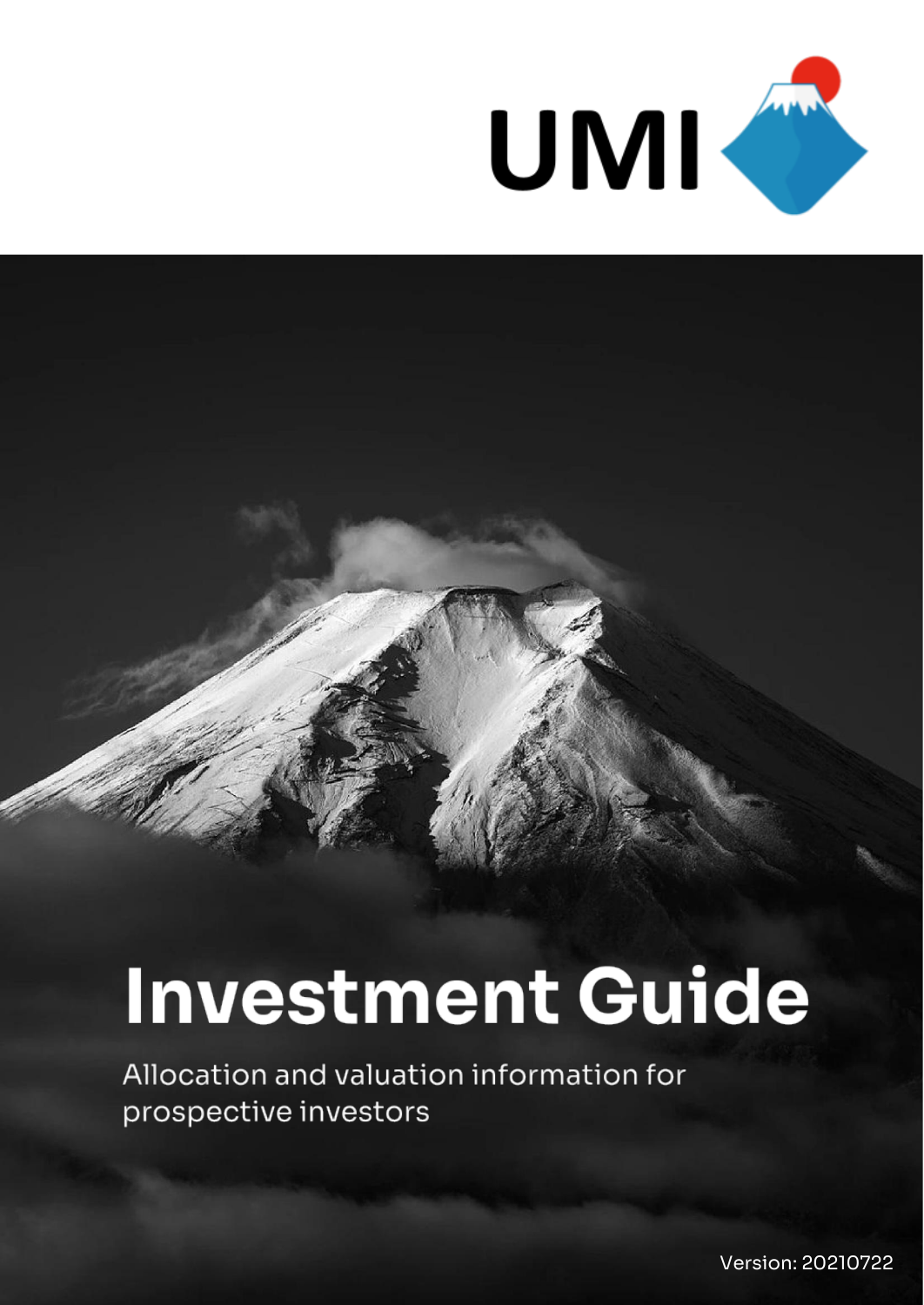# **INTRODUCTION**

There are three different rounds for the distribution of UMI Tokens to private and public investors;

Presale, NFT Airdrop and Initial Liquidity Offering (ILO).

**1 st Round – Presale**

This round was only open to strategic partners/investors who provide synergy and value to the project. It was also open, in a limited quantity, to family and friends of the founding team members.

#### **2 nd Round – NFT Airdrop**

To celebrate the beginning of Sora chain mainnet and the start of building, there is a limited edition mintage of Sora x Umi [Genesis](https://umi.digital/genesis/) NFTs to lionise the Soramitsu development team.

Early adopters who purchased this artwork on [OpeanSea.io](https://opensea.io/UMI-Minter) or [Unique.one](https://v2.unique.one/profile/umi) were rewarded with an UMI airdrop. The snapshot for the airdrop was taken on taken on May 31st, Japan Standard Time (JST). (Technically 00:00 June 1st, JST). The successful airdrop of Umi tokens to holders of these NFTs has been [completed.](https://umi-digital.medium.com/umi-airdrop-is-coming-dcf16fff135f)

**3 rd Round – Initial Liquidity Offering (ILO)**

There will be an ILO for bootstrapping purposes to allow the raising of market maker funds through the selling of UMI tokens via a decentralized exchange.

The name of the decentralized exchanges [will be announced](https://umi.digital/ilo/) but 100% of all funds raised will be used to create liquidity pools on twos Automatic Market Makers [\(Uniswap](https://app.uniswap.org/#/swap) or [Polkaswap\)](https://app.uniswap.org/#/swap). This will enable an efficient decentralised market to trade UMI.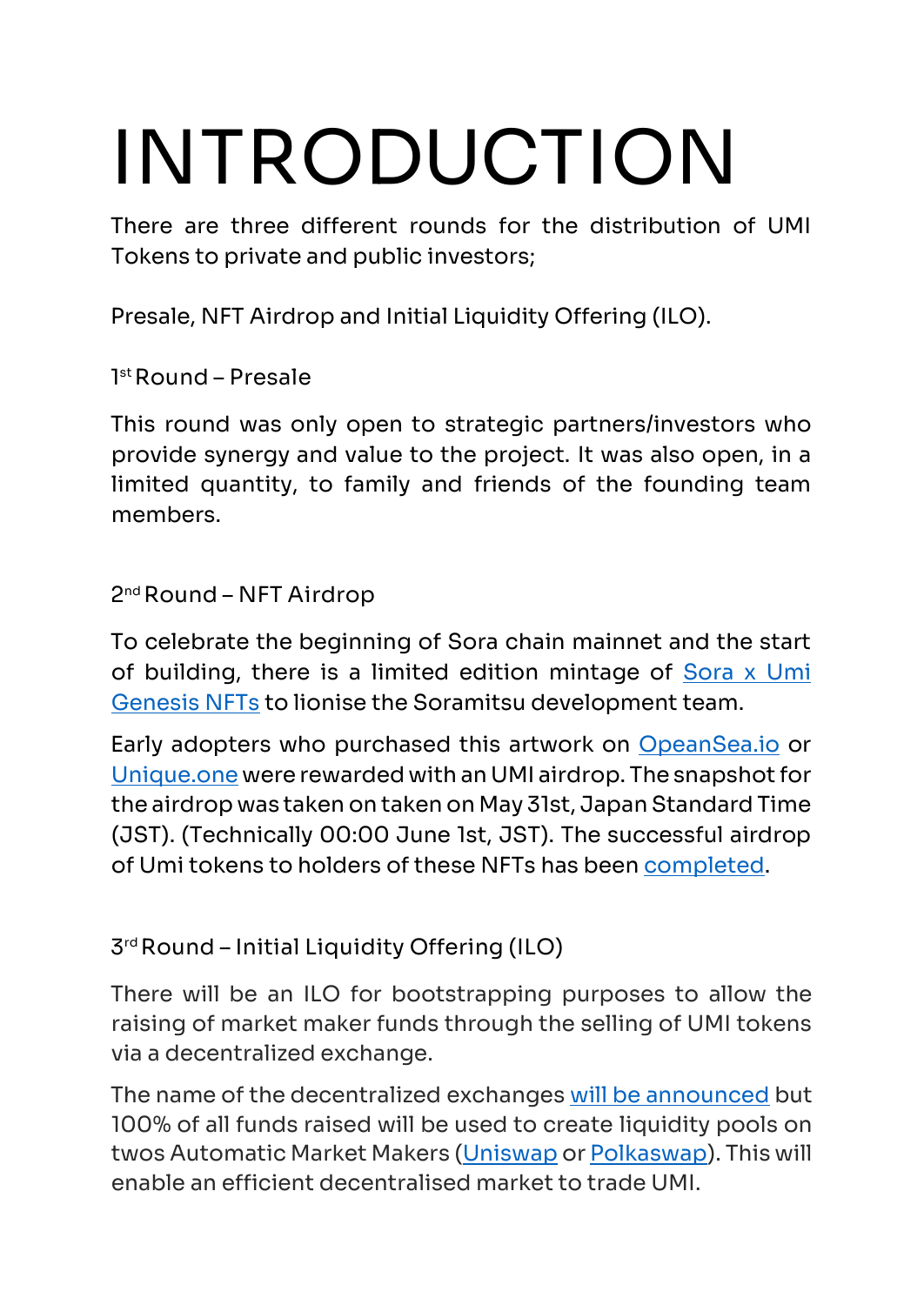#### **PRESALE**

Presale was open from 4<sup>th</sup> April, 2021 to 30<sup>th</sup> April, 2021 and has now officially ended. The hard cap of the Presale was reached, and all tokens were distributed.

> Available: 3,000,000,000 UMI Minimum contribution: 1 ETH Contribution is 10 ETH or less then no lockup. Contribution > 10 ETH then lockup is 6 months

20% Operation Expenses 100% Marketing  $80\%$ 

Usage of funds raised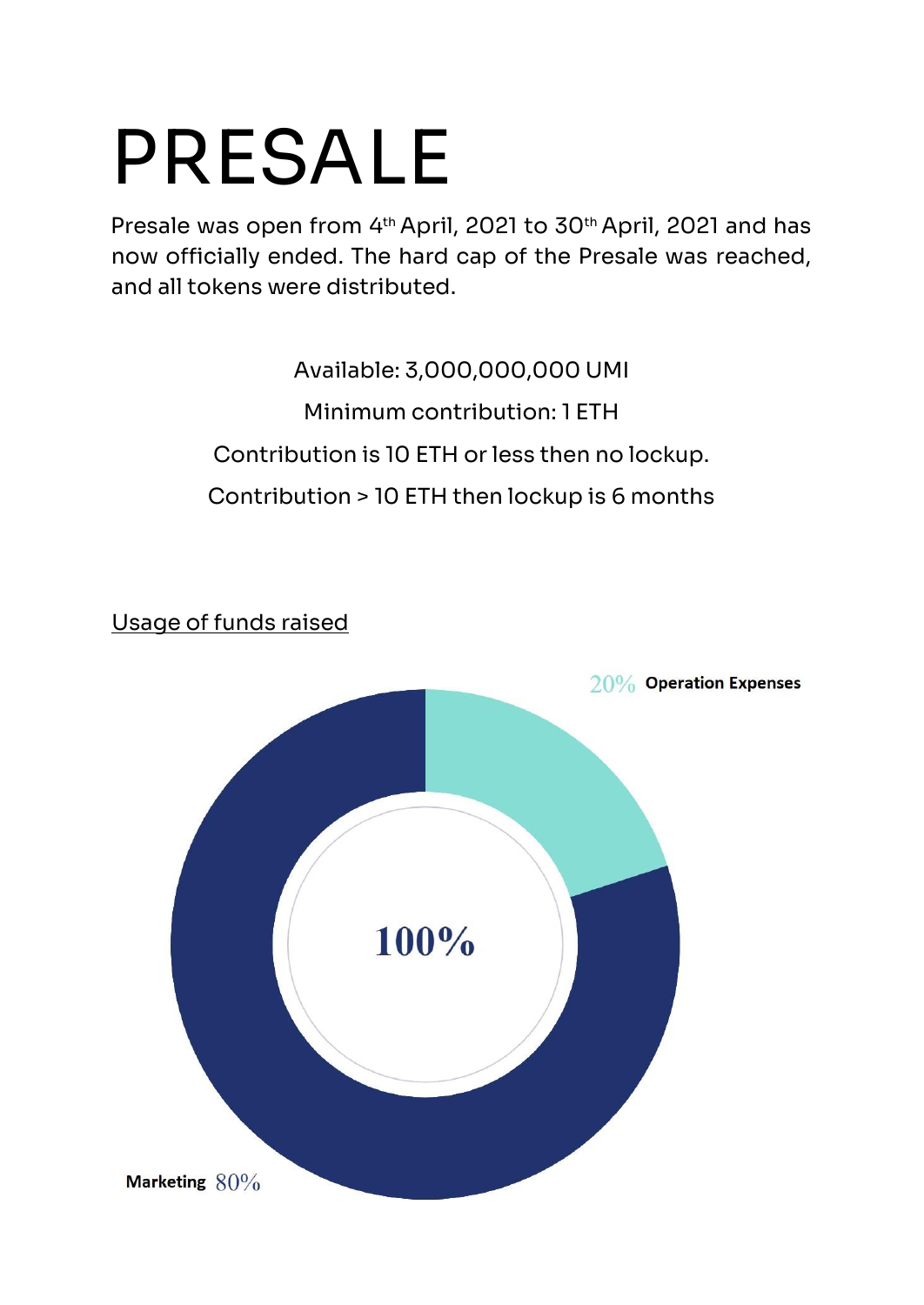### **NFT AIRDROP**

The [Umi x Sora Genesis Edition NFT Art](https://umi.digital/genesis/) pieces were minted and auctioned to the public on [Opensea.io](https://opensea.io/UMI-Minter) and [Unique.one](https://v2.unique.one/profile/umi) NFT marketplaces.

All Wallets holding the Umi x Sora Genesis Edition NFTs from this rare, limited edition art collection at [the time of the](https://umi-digital.medium.com/umi-airdrop-is-coming-dcf16fff135f) Snapshot have received their said \$UMI token airdrop. The remaining 4,577,666,667 UMI will be retained for future airdrops or will be put into the **Farming Rewards fund** for distribution in the future.

> Total Airdrop Distributed: 1,422,333,333 UMI Ethereum Raised: 128 ETH

100%  $50%$  $50%$ **Artists Development** 

Usage of funds raised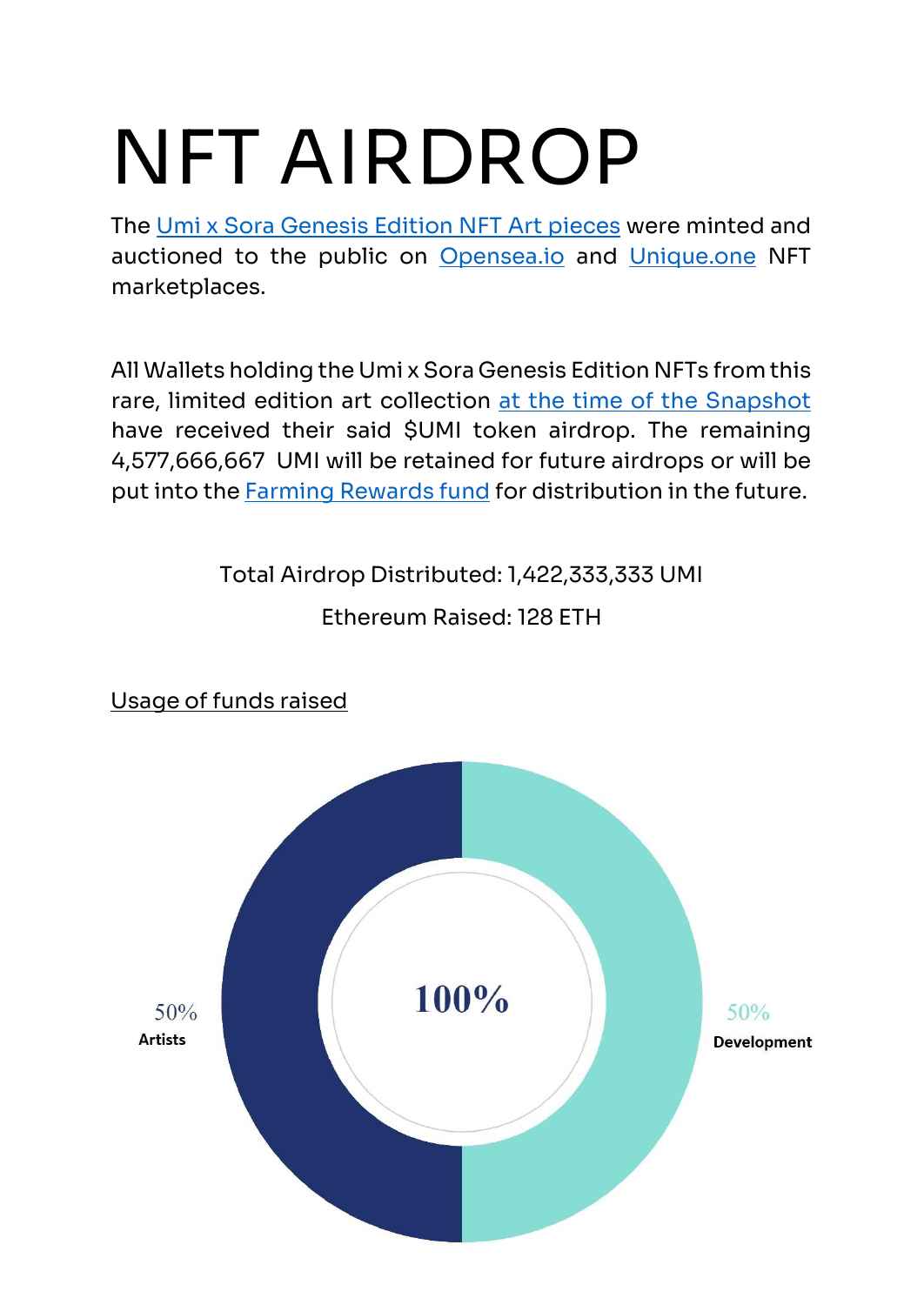## **ILO**

This is the last and final sale round. It i[s open](https://umi.digital/ilo/) to the general public and everyone is welcome to participate. After completion of the initial liquidity offering, there will be an official UMI DEX listing on two cryptocurrency exchanges [\(Uniswap](https://app.uniswap.org/#/swap) and [Polkaswap\)](https://app.uniswap.org/#/swap).

Available: 3,000,000,000 UMI

Hard cap: 360 ETH

UMI Sale price: 0.00024 usd

All proceeds from the ILO will be locked up in the liquidity pool to bootstrap trading of UMI.